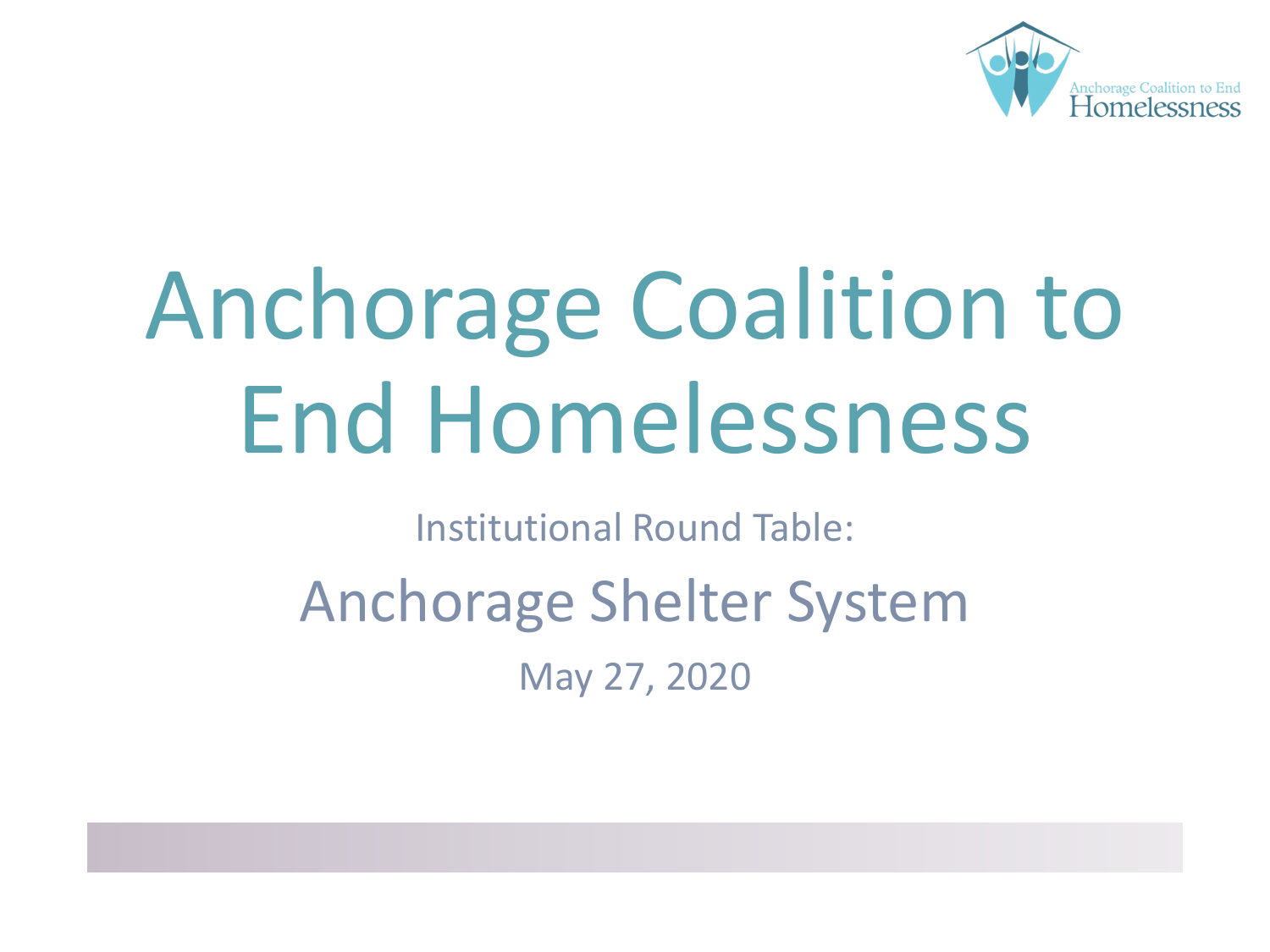### Sheltered and Unsheltered

Anchorage Coalition to End Homelessness



*Provide dynamic leadership to unite Anchorage in making homelessness rare, brief and one-time.* 2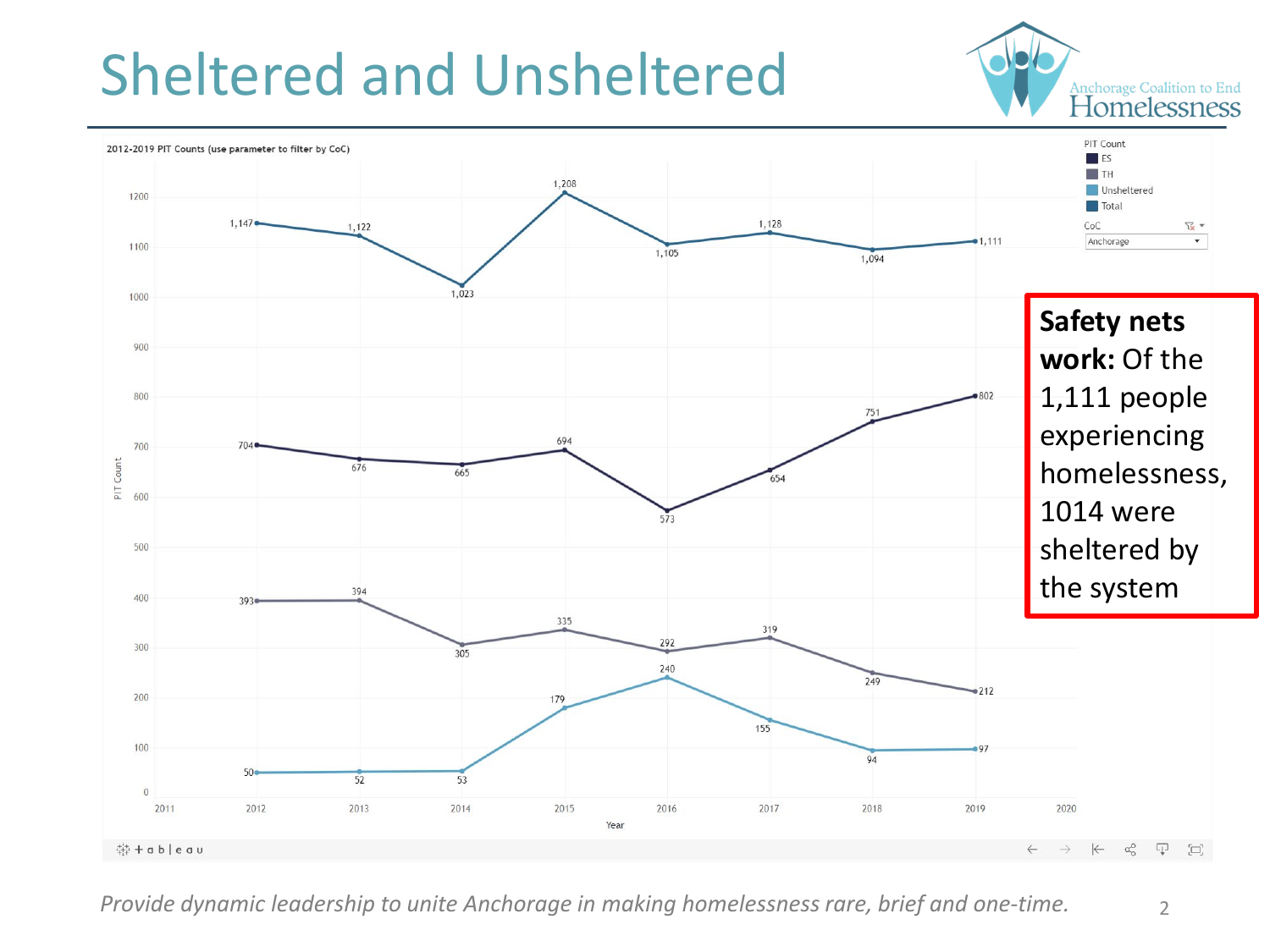## Summer Community Count





**Anticipated Increase:** As our state and federal landscape changed, we anticipated the increase in unsheltered homelessness over the summer and saw the expected rise

Anchorage Coalition to End<br>Homelessness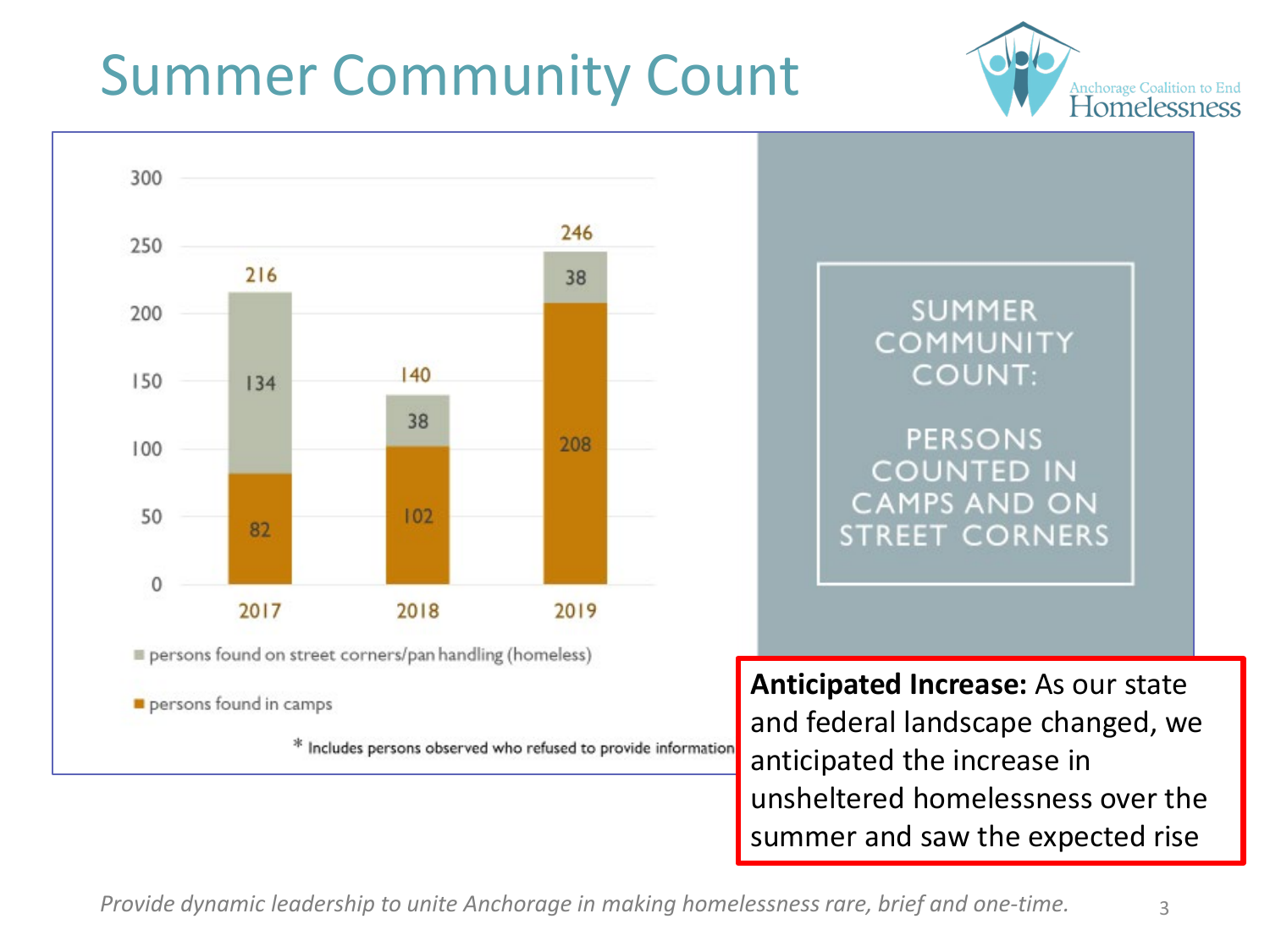#### Adult and Youth Shelters



| <b>Capacity limits:</b>                   |                   |                |                   |              |                                  |
|-------------------------------------------|-------------------|----------------|-------------------|--------------|----------------------------------|
| <b>Adult Shelter Capacity</b>             | Winter<br>2018-19 | Summer<br>2019 | Winter<br>2019-20 | <b>COVID</b> | Difference:<br>for<br>comparison |
|                                           |                   |                |                   |              |                                  |
| <b>Brother Francis Shelter</b>            | 240               | 240            | 240               | 114          | $-126$                           |
| Anchorage Gospel Rescue<br><b>Mission</b> | 100               | 100            | 100               | 41           | -59                              |
|                                           |                   |                |                   |              |                                  |
| <b>Covenant House AK</b>                  | 60                | 60             | 60                | 60           | 0                                |
| <b>AWAIC</b>                              | 52                | 52             | 52                | 35           | $-17$                            |
| Downtown Hope Center                      | 50                | 50             | 70                | 40           | $-30$                            |
| <b>Emergency contract</b>                 | 100               | 0              | 166               | 320          | 154                              |
| Warming Station at 10 degrees             | 50                | 0              | 0                 | $\mathbf{0}$ | 0                                |
| <b>TOTAL</b>                              | 652               | 502            | 688               | 610          | $-78$                            |

*Provide dynamic leadership to unite Anchorage in making homelessness rare, brief and one-time.* 4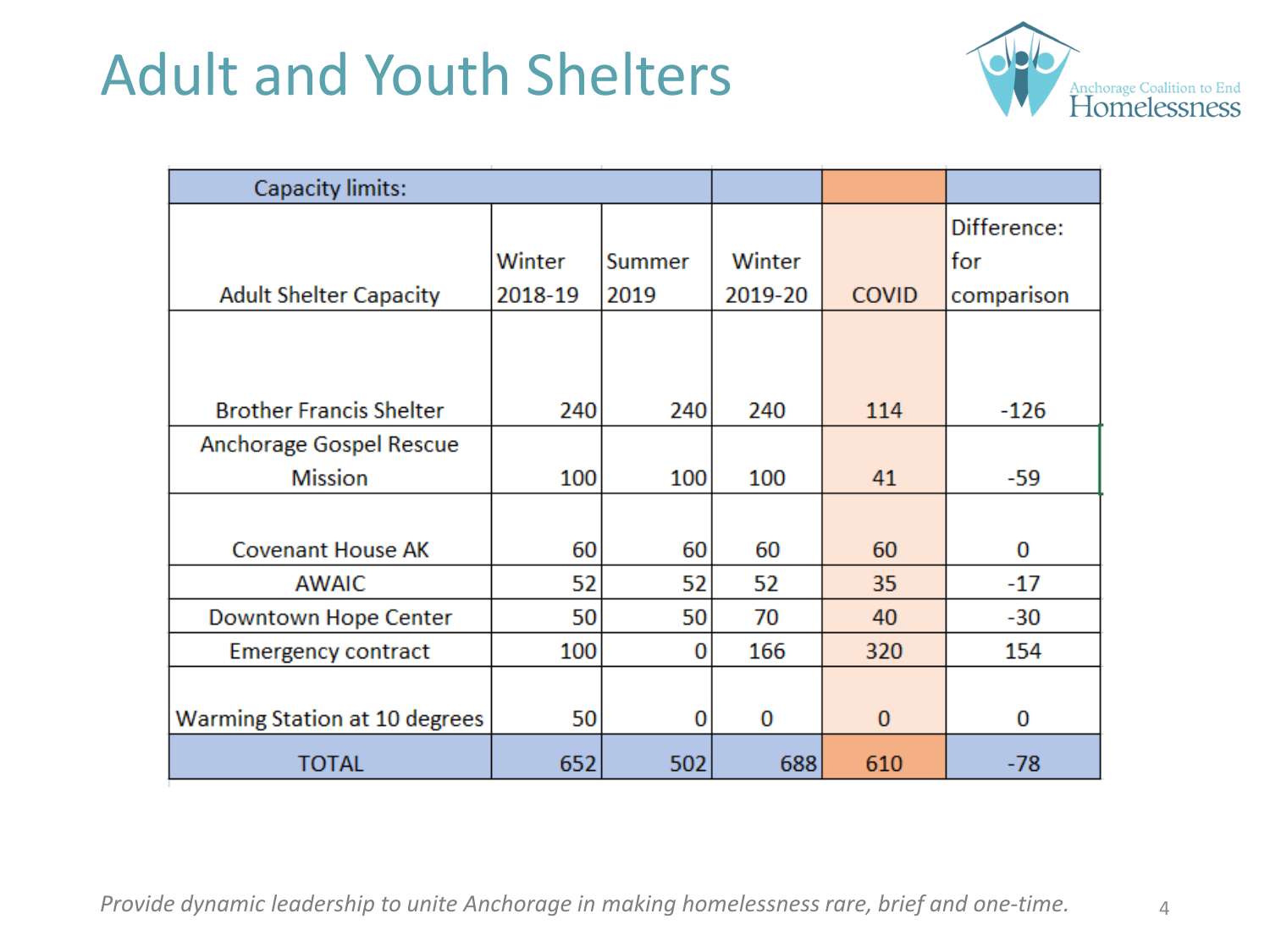#### Family Shelters



|                               | persons (est) | # Units<br>typical | <b>COVID</b><br>(est) | COVID# |
|-------------------------------|---------------|--------------------|-----------------------|--------|
| <b>Family Capacity:</b>       | typical year  | year               | persons               | units  |
|                               |               |                    |                       |        |
|                               |               |                    |                       |        |
| Clare House shelter spaces:   | 49            | 20                 | 49                    | 20     |
|                               |               |                    |                       |        |
| Mckinnel:                     | 45            | 16                 | 45                    | 16     |
| <b>Family Emergency Cold</b>  |               |                    |                       |        |
| Weather Shelter (pre-COVID in |               |                    |                       |        |
| churches; COVID wave $1 =$    |               |                    |                       |        |
| hotel units                   |               | $20 \mid N/A$      | 90                    | 30     |
| <b>TOTAL</b>                  | 114           | 36                 | 184                   | 66     |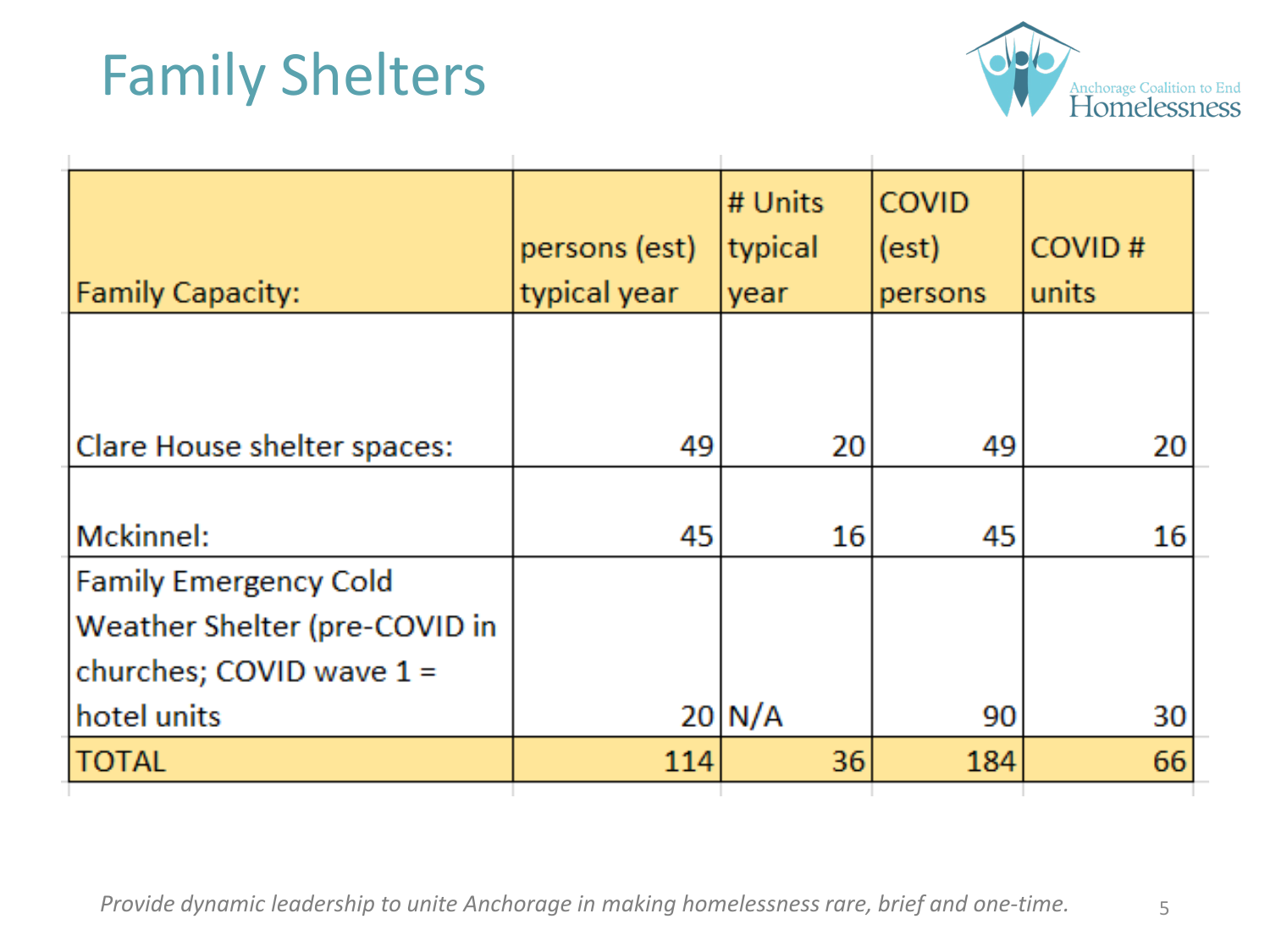## Systemic Shelter Challenges



- Funding disruptions
- Reductions:
	- Day shelter capacity
	- Case management and navigation capacity
- Lack of behavioral health and substance misuse services (outside of homeless services)
- Limited low-barrier/harm reduction capacity
	- (More specifics to come in ACEH's 2021 Priorities and Gap Analysis)
- Community frustration with unsheltered homelessness
- Neighborhood concerns about shelter locations
- COVID-19 impacts
	- Increased demand particularly for those newly entering homelessness
	- Impacts to community, private and philanthropic giving